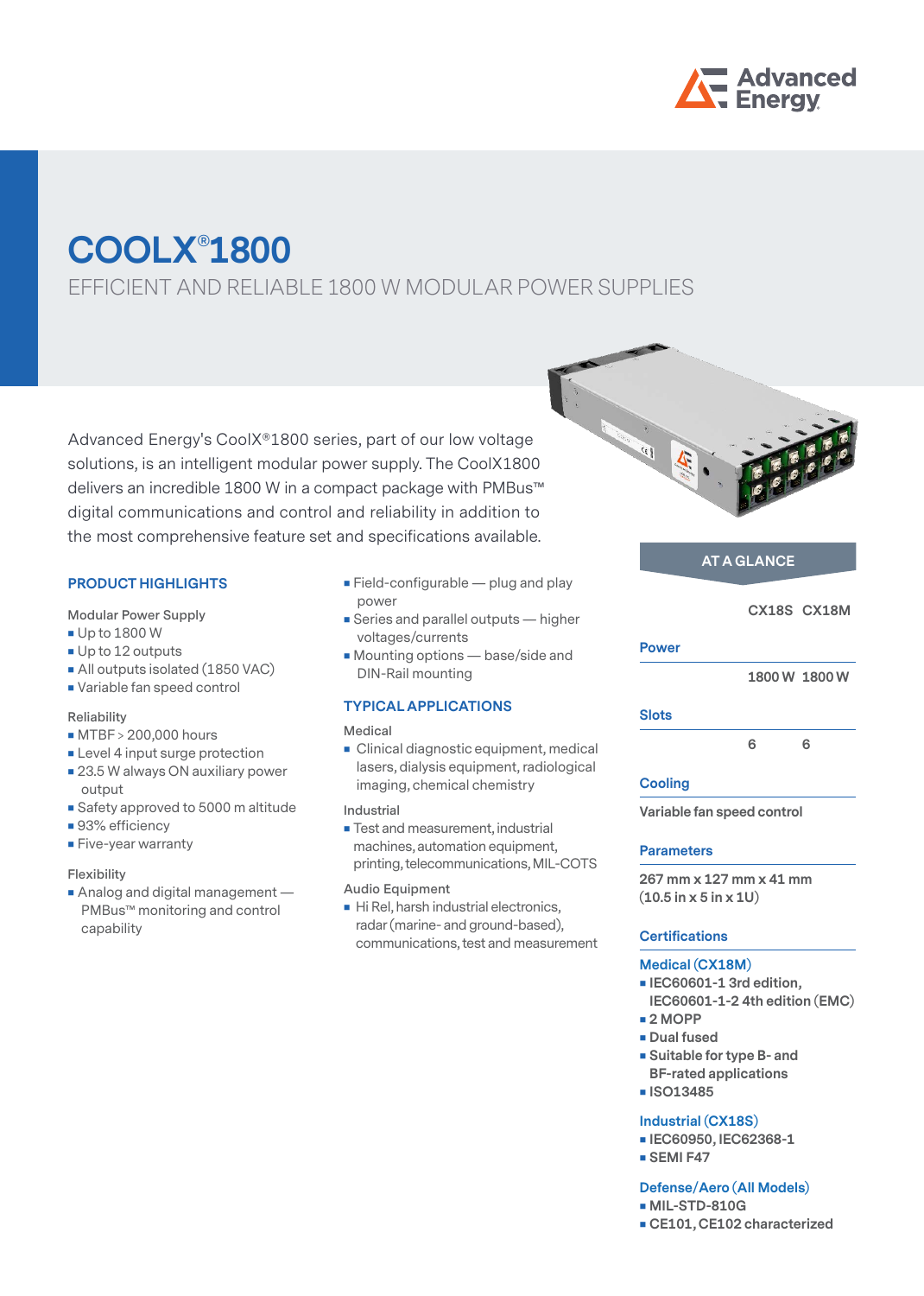# **MODULES**

| <b>CoolX CoolMods Table</b>            |         |                            |         |          |  |
|----------------------------------------|---------|----------------------------|---------|----------|--|
| CoolMod                                | Vnom(V) | Set Point Adjust Range (V) | Imax(A) | Power(W) |  |
| CmA                                    | 5       | $2.5 - 6.0$                | 30.0    | 150      |  |
| $\mathsf{CmB}^{\scriptscriptstyle{1}}$ | 12      | $6.0 - 15.0$               | 23.3    | 280      |  |
| CmC                                    | 24      | 15.0-28.0                  | 12.5    | 300      |  |
| CmD                                    | 48      | 28.0-58.0                  | 6.25    | 300      |  |
| High Power Modules (3 Slot)            |         |                            |         |          |  |
| CmE                                    | 24      | 22.8-25.2                  | 37.5    | 900      |  |
| CmF                                    | 48      | 45.6-50.4                  | 18.75   | 900      |  |
| Dual Output Modules (1 Slot)           |         |                            |         |          |  |
| CmG <sup>2</sup><br>V1                 | 24      | $3.0 - 30.0$               | 4.0     | 120      |  |
| V <sub>2</sub>                         | 24      | $3.0 - 30.0$               | 4.0     | 120      |  |
| $CmH^3$<br>V1                          | 5       | $3.0 - 6.0$                | 10.0    | 60       |  |
| V <sub>2</sub>                         | 24      | $3.0 - 30.0$               | 4.0     | 120      |  |
| Wide Trim Modules (1 Slot)             |         |                            |         |          |  |
| CmM                                    | 5       | $1.0 - 6.0$                | 30      | 150      |  |
| CmN                                    | 12      | $1.0 - 15.0$               | 23.3    | 280      |  |
| CmP                                    | 24      | $1.0 - 28.0$               | 12.5    | 300      |  |
| CmQ                                    | 48      | $3.0 - 58.0$               | 6.25    | 300      |  |

**1** Full dynamic specifications may not be met at full load when output voltage is trimmed above 13 V.

**2** For the CmG module the max combined power of both outputs is 200 W.

**3** For the CmH module the max combined power of both outputs is 180 W.

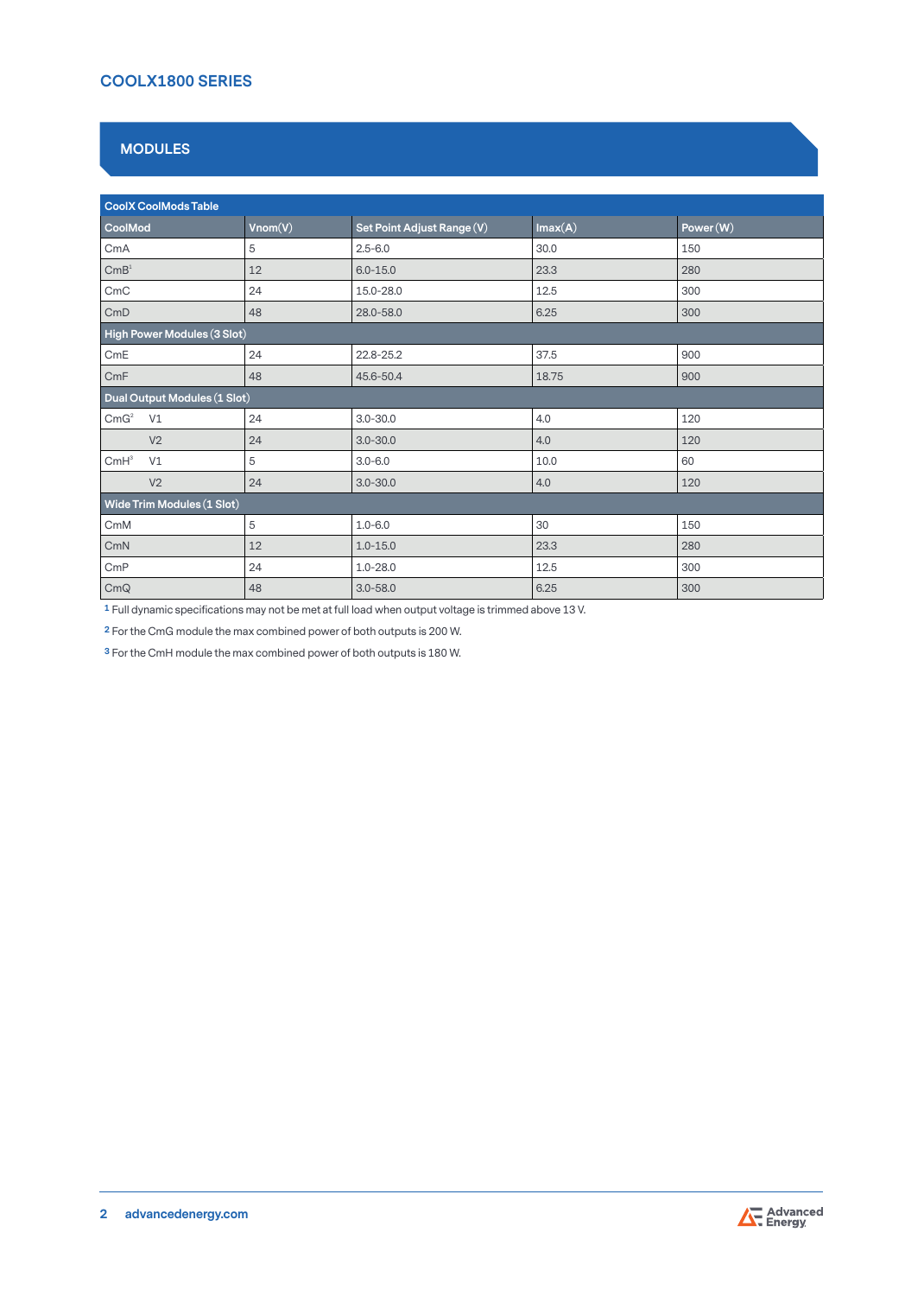## **ELECTRICAL SPECIFICATIONS**

| Input                              |                                       |            |                                 |            |              |
|------------------------------------|---------------------------------------|------------|---------------------------------|------------|--------------|
| Parameter                          | <b>Conditions/Description</b>         | <b>Min</b> | <b>Nom</b>                      | <b>Max</b> | <b>Units</b> |
| AC Operating Input Range           |                                       | 85         | –                               | 264        | <b>VAC</b>   |
| Nominal Input Voltage Range        | Universal Input 47-440Hz              | 100        |                                 | 240        | <b>VAC</b>   |
| <b>Extended AC Operating Range</b> | Maximum for 5 seconds                 |            |                                 | 300        | <b>VAC</b>   |
| DC Input Voltage Range             |                                       | 120        |                                 | 300        | <b>VDC</b>   |
| Input Current                      | 90 VAC @ 10800 W                      |            | --                              | 14.5       | A            |
| Inrush Current                     | 230 VAC @ 1800 W                      |            |                                 | 25         | A            |
| Power Factor                       | 120 VAC @ 1400 W                      | 0.98       |                                 |            |              |
| Undervoltage Lockout               | Shutdown                              | 65         |                                 | 74         | <b>VAC</b>   |
| Input Fuses Rating                 | Dual Fused (Line and Neutral) 250 VAC |            | 16                              |            | Α            |
| Efficiency                         | 230 VAC, 1800 W with 6 x CmC CoolMods | 91         |                                 | $\%$       |              |
|                                    | 230 VAC, 1800 W with 2 x CmF CoolMod  |            | 93                              |            | $\%$         |
| Capacitive Load                    | $CmA$ - $CmE$                         |            | $\hspace{0.1mm}-\hspace{0.1mm}$ | 10         | mF           |
|                                    | CmG, CmH                              |            |                                 | 0.47       | mF           |

| <b>Output</b>                   |                                                                                                                                                                                               |                          |            |              |                |
|---------------------------------|-----------------------------------------------------------------------------------------------------------------------------------------------------------------------------------------------|--------------------------|------------|--------------|----------------|
| Parameter                       | <b>Conditions/Description</b>                                                                                                                                                                 | Min                      | <b>Nom</b> | <b>Max</b>   | <b>Units</b>   |
| Power Rating                    | CX18: See derating curves                                                                                                                                                                     |                          |            | 1800         | W              |
| Minimum Load                    |                                                                                                                                                                                               | $\Omega$                 |            |              | $\overline{A}$ |
| Line Regulation                 | For ±10% change from nominal line                                                                                                                                                             |                          |            | ±0.1         | $\%$           |
|                                 | CmE, CmF, CmG, CmH                                                                                                                                                                            |                          |            | ±0.5         | $\%$           |
| Load and Cross Regulation       | For 25% to 75% load change                                                                                                                                                                    |                          |            | ±0.2         |                |
| <b>Transient Response</b>       | For 25% to 75% load change 0.5A/uS: voltage deviation                                                                                                                                         |                          |            | 4(4)         | $\%$           |
|                                 | *CmE and CmF, Figures in () Settling Time                                                                                                                                                     |                          |            | 500 (1000)   | μS             |
| Ripple and Noise                | 100 mV or 1.0% pk-pk. 20 MHz BW                                                                                                                                                               |                          |            | $\mathbf{1}$ | $\%$           |
|                                 | CmF                                                                                                                                                                                           |                          |            | 1.5          | $\%$           |
| Overvoltage Protection          | Tracking OVP Level (N/A in CmE and CmF, CmG, CmH)                                                                                                                                             | 105                      |            | 125          | $\%$           |
|                                 | Latching OVP Level                                                                                                                                                                            | 125                      |            | 160          | $\%$           |
| Remote Sense                    | Max. line drop compensation (N/A in CmG and CmH)                                                                                                                                              |                          |            | 0.5          | <b>VDC</b>     |
| Overshoot                       |                                                                                                                                                                                               |                          |            | 1            | $\%$           |
| Rise Time                       | Monotonic                                                                                                                                                                                     |                          |            | 10           | ms             |
|                                 | CmG and CmH                                                                                                                                                                                   |                          |            | 20           | ms             |
| Turn-On Delay                   | From AC in                                                                                                                                                                                    |                          |            |              | 1000           |
|                                 | From Global Enable                                                                                                                                                                            |                          |            | 10           |                |
|                                 | From CoolMod Enable                                                                                                                                                                           |                          |            | 10           |                |
| Hold-Up Time                    | For nominal output voltages at full load CmE and CmF<br>combination at 1300 W                                                                                                                 | 16                       |            |              | ms             |
| CoolMod Power                   | As per CoolMod table                                                                                                                                                                          | $\overline{\phantom{0}}$ |            |              | —              |
| <b>Output Adjustment Range</b>  | Manual: Multi-turn potentiometer. As per CoolMod table                                                                                                                                        |                          |            |              |                |
|                                 | Vtrim: As per CoolMod table                                                                                                                                                                   |                          |            |              |                |
| Overcurrent Protection          | Straight line with hiccup activation @ 35% Vo nom<br>CmE, CmF, CmG, CmH: Current limit hiccup autorecovery<br>CmM, CmN, CmP and CmQ: Straight line with hiccup<br>activation at 70% of Vo min | 110                      | 130        | 150          | $\%$           |
| <b>Short Circuit Protection</b> | <b>Yes Autorecovery</b>                                                                                                                                                                       |                          |            |              |                |
| OverTemperature Protection      | Yes, Autorecovery (CmG, CmH latch off)                                                                                                                                                        |                          |            |              |                |

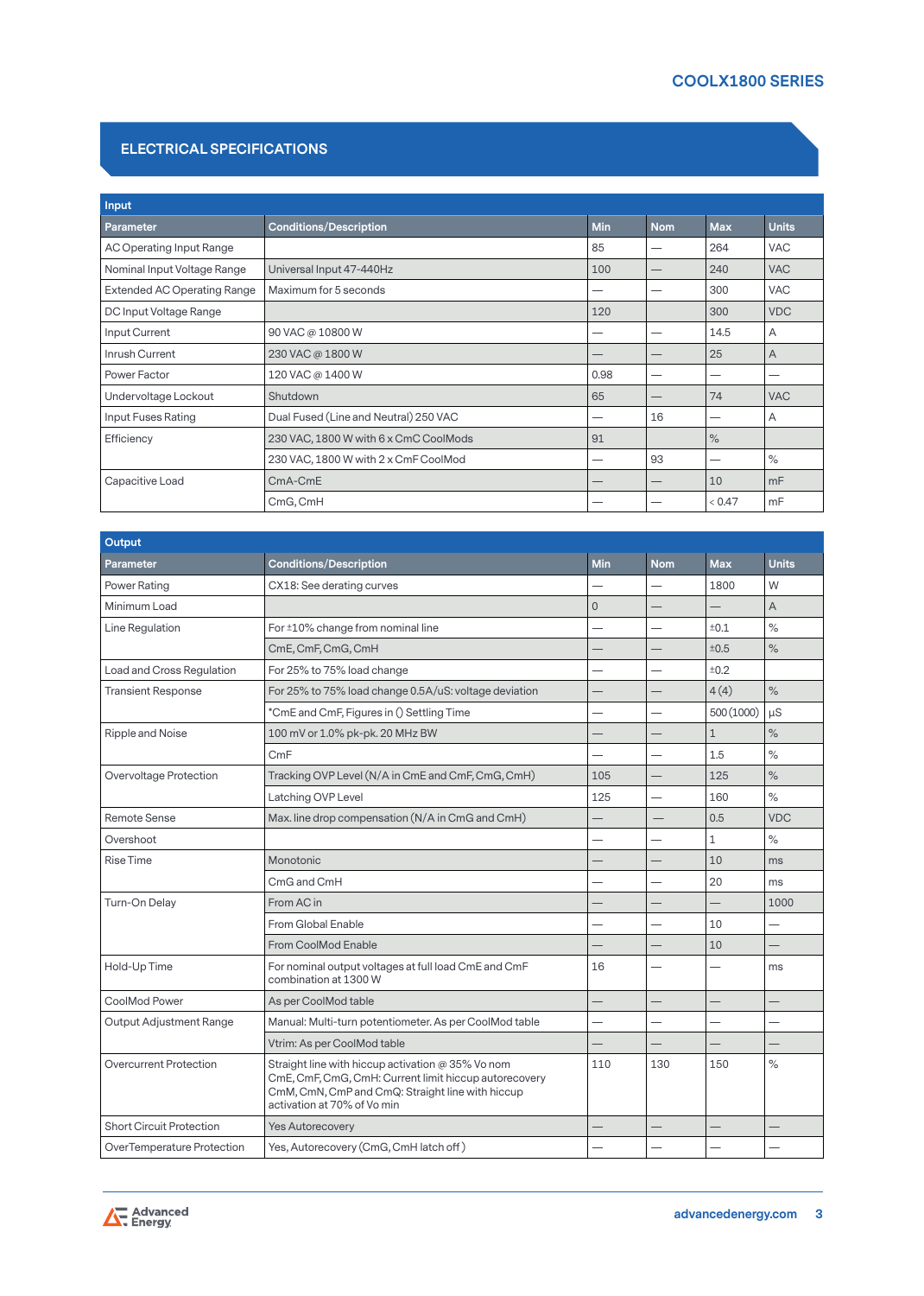## **ELECTRICAL SPECIFICATIONS (CONTINUED)**

| <b>Auxiliary Output</b>              |                                         |            |            |            |              |
|--------------------------------------|-----------------------------------------|------------|------------|------------|--------------|
| Parameter                            | <b>Conditions/Description</b>           | <b>Min</b> | <b>Nom</b> | <b>Max</b> | <b>Units</b> |
| Nominal Output Voltage               | Aux Voltage Option A                    | 11.76      | 12         | 12.24      | V            |
|                                      | Aux Voltage Option B                    | 4.75       | 5          | 5.25       | V            |
| <b>Load Regulation</b>               |                                         | –          | –          | ±2         | $\%$         |
| Line Regulation                      | For $\pm 10\%$ change from nominal line |            | –          | ±0.5       | $\%$         |
| Maximum Output Current               | Aux Voltage Option A                    |            | –          | 1.96       | A            |
|                                      | Aux Voltage Option B                    | –          | –          | 4.7        | A            |
| Maximum Output<br>Capacitive Load    |                                         |            |            | 1000       | uF           |
| <b>Output Overcurrent Protection</b> | <b>Hiccup</b>                           | 110        |            | 140        | $\%$         |
| <b>Short Circuit Protection</b>      | Yes, Autorecovery                       |            |            |            |              |

| <b>Galvanic Isolation</b> |                                                                           |            |            |            |              |
|---------------------------|---------------------------------------------------------------------------|------------|------------|------------|--------------|
| <b>Parameter</b>          | <b>Conditions/Description</b>                                             | <b>Min</b> | <b>Nom</b> | <b>Max</b> | <b>Units</b> |
| Input to Output           | Reinforced (2 x MOPP); contact Advanced Energy for<br>Hi-Pot instructions | 4000       |            |            | <b>VAC</b>   |
| Input to Case             | Basic (1 x MOPP)                                                          | 1850       |            |            | <b>VAC</b>   |
| Output to Case            | Basic (1 x MOPP)                                                          | 1850       |            |            | <b>VAC</b>   |
| Output to Output          | Basic (1 x MOPP)                                                          | 1850       | $-$        |            | <b>VAC</b>   |
| CmG, CmH V1-V2            | Functional                                                                | 500        |            |            | <b>VDC</b>   |

| <b>Reliabilty</b>    |                                                                                  |     |            |            |              |  |
|----------------------|----------------------------------------------------------------------------------|-----|------------|------------|--------------|--|
| Parameter            | <b>Conditions/Description</b>                                                    | Min | <b>Nom</b> | <b>Max</b> | <b>Units</b> |  |
| Reliability and MTBF | MTBF of >>3 million hours, Telecordia SR-332, Issue 4<br>CoolPac (excludes fans) | __  | 0.33       | __         | Fomh         |  |
| <b>Warranty</b>      | 5 years                                                                          |     |            |            |              |  |

| Environmental                |                                                           |                          |            |            |              |
|------------------------------|-----------------------------------------------------------|--------------------------|------------|------------|--------------|
| Parameter                    | <b>Conditions/Description</b>                             | Min                      | <b>Nom</b> | <b>Max</b> | <b>Units</b> |
| <b>Operating Temperature</b> | Operates to specification below -20°C after 10 min warmup | $-40$                    |            | 70         | °C           |
| Storage Temperature          |                                                           | $-40$                    | __         | 85         | $^{\circ}$ C |
| Derating                     | See derating curves                                       | __                       |            |            |              |
| <b>Relative Humidity</b>     | Non-condensing                                            | b                        |            | 95         | %RH          |
| Shock and Vibration          | MIL-STD-810G Method 514.6                                 |                          |            |            |              |
| Altitude                     |                                                           | $\overline{\phantom{a}}$ | __         | 5000       | m            |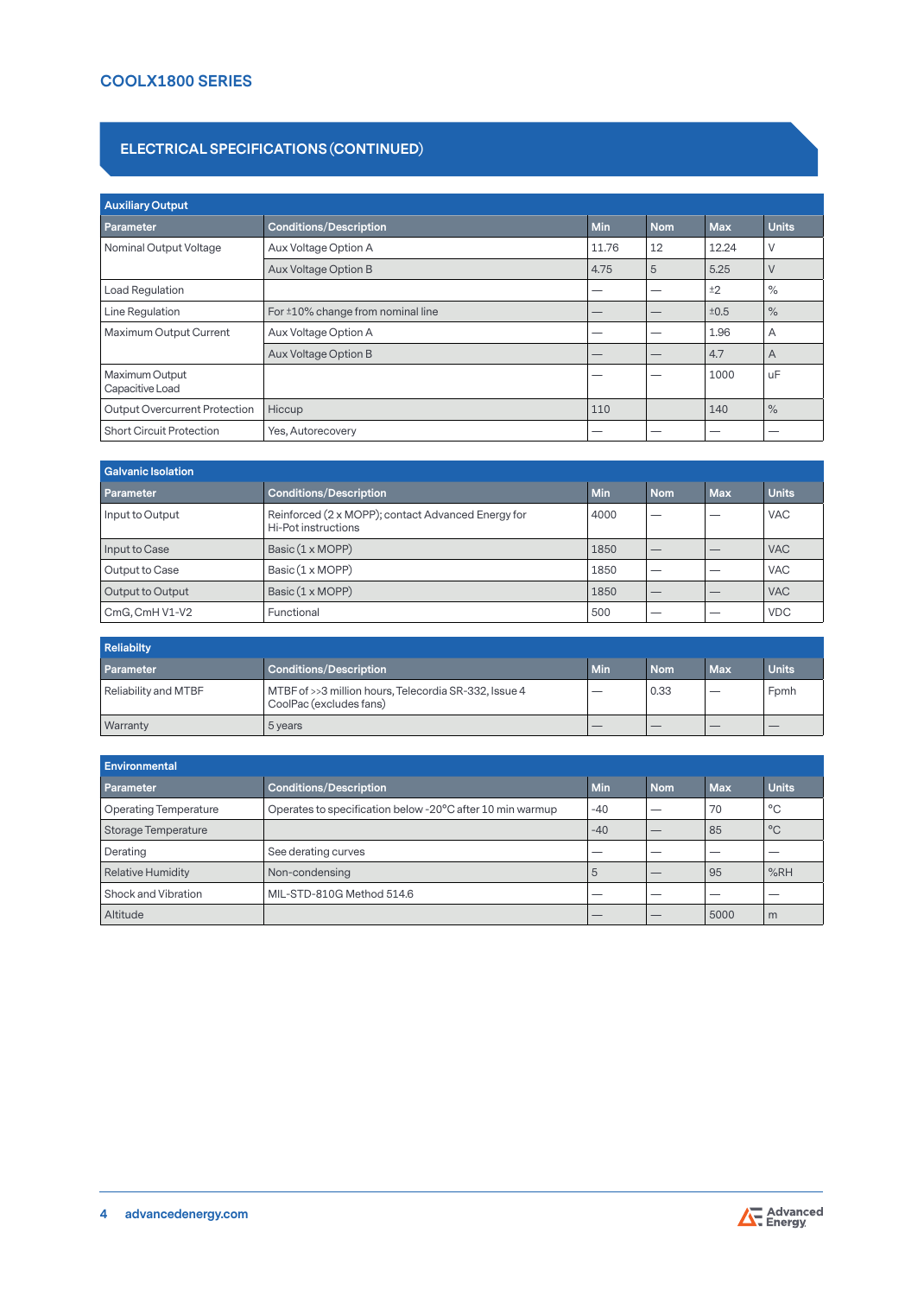# **ELECTRICAL SPECIFICATIONS (CONTINUED)**

| Leakage Currents                   |                               |            |              |  |  |
|------------------------------------|-------------------------------|------------|--------------|--|--|
| <b>Parameter</b>                   | <b>Conditions/Description</b> | <b>Nom</b> | <b>Units</b> |  |  |
| AC Leakage Current                 | Input to earth ground         |            |              |  |  |
| Normal Condition (High Line)       | Mains Voltage 264 VAC/60 Hz   | 244        | μA           |  |  |
| Single Fault Condition (High Line) | Mains Voltage 264 VAC/60 Hz   | 435        | $\mu A$      |  |  |
| <b>Touch Current</b>               |                               |            |              |  |  |
| Normal Condition                   | Mains Voltage 264 VAC/60 Hz   | 14.2       | μA           |  |  |
| Single Fault Condition             | Mains Voltage 264 VAC/60 Hz   | 246        | $\mu A$      |  |  |

| <b>EMC</b>                            |                                                |                                        |                |
|---------------------------------------|------------------------------------------------|----------------------------------------|----------------|
| Parameter                             | <b>Conditions/Description</b>                  |                                        | <b>Units</b>   |
| <b>Radiated Emissions</b>             | EN 55011, EN 55022 and FCC, Class B            |                                        | Compliant      |
| <b>Conducted Emissions</b>            | EN 55011, EN 55022 and FCC, Class B            |                                        | Compliant      |
| <b>Power Line Harmonics</b>           | EN 61000-3-2, Class A                          |                                        | Compliant      |
| <b>Voltage Flicker</b>                | EN 61000-3-3                                   |                                        | Compliant      |
| <b>ESD</b>                            | EN 61000-4-2, level 4, 8 kV contact, 15 kV air |                                        | A              |
| <b>Radiated Immunity</b>              | EN 61000-4-3, level 3, 10 V/m 80-2700 MHz      |                                        | $\overline{A}$ |
| <b>Electrical Fast Transient</b>      | EN 61000-4-4, level 4, ±4 kV                   |                                        | A              |
| Surge Immunity                        | EN 61000-4-5, level 4, 2 kV DM, 4 kV CM        |                                        | A              |
| Conducted RF Immunity                 | EN 61000-4-6, level 3, 10 Vemf 150 KHz-80 MHz  |                                        | A              |
| Power Frequency Magnetic Field        | EN 61000-4-8, level 4, 30 A/m                  |                                        | A              |
| <b>Voltage Dips and Interruptions</b> | EN61000-4-11                                   | 10 <sub>ms</sub><br>$100$ ms<br>500 ms | A<br>B<br>B    |

| <b>Standards and Directives</b>                          |                                                                                                                                                               |
|----------------------------------------------------------|---------------------------------------------------------------------------------------------------------------------------------------------------------------|
| Parameter                                                | <b>Conditions/Description</b>                                                                                                                                 |
| Safety Agency Approvals                                  | EN60601-1 3rd Edition, UL60601-1, CSA601, EN60950 2nd Edition, CSA C22.2 No. 60950-1                                                                          |
| IEC/EN 60950-1, Edition 2<br>and all national deviations | UL 60950-1/CSA 22.2 No 60950-1, Edition 2; 5000 m (16,400 ft) altitude, 100 VAC to 240 VAC ±10%                                                               |
| IEC/EN 60601-1, Edition 3<br>and all national deviations | IEC 60601-1 (2005), EN60601-1 (2006), ANSI/AAMI ES 60601-1 (2005), CAN/CSA C22.2 No. 60601-1 (2008);<br>5,000 m (16,400 ft) altitude, 100 VAC to 240 VAC ±10% |
| IEC 62368 Edition 2                                      | IEC 62368-1 (2014) Edition 2; 5000 m (16,400 ft) altitude, 100 VAC to 240 VAC ±10%                                                                            |
| IEC 60601-1-2 Edition 4                                  | IEC 60601-1-2 (2014)                                                                                                                                          |
| Protection class                                         | Class I                                                                                                                                                       |
| <b>ROHS</b>                                              | EU DIRECTIVE 2015/863 RoHS compliant                                                                                                                          |
| REACH-171                                                | Compliant                                                                                                                                                     |
| <b>Conflict Materials</b>                                | Compliant with Conflict Free Sourcing Initiative                                                                                                              |

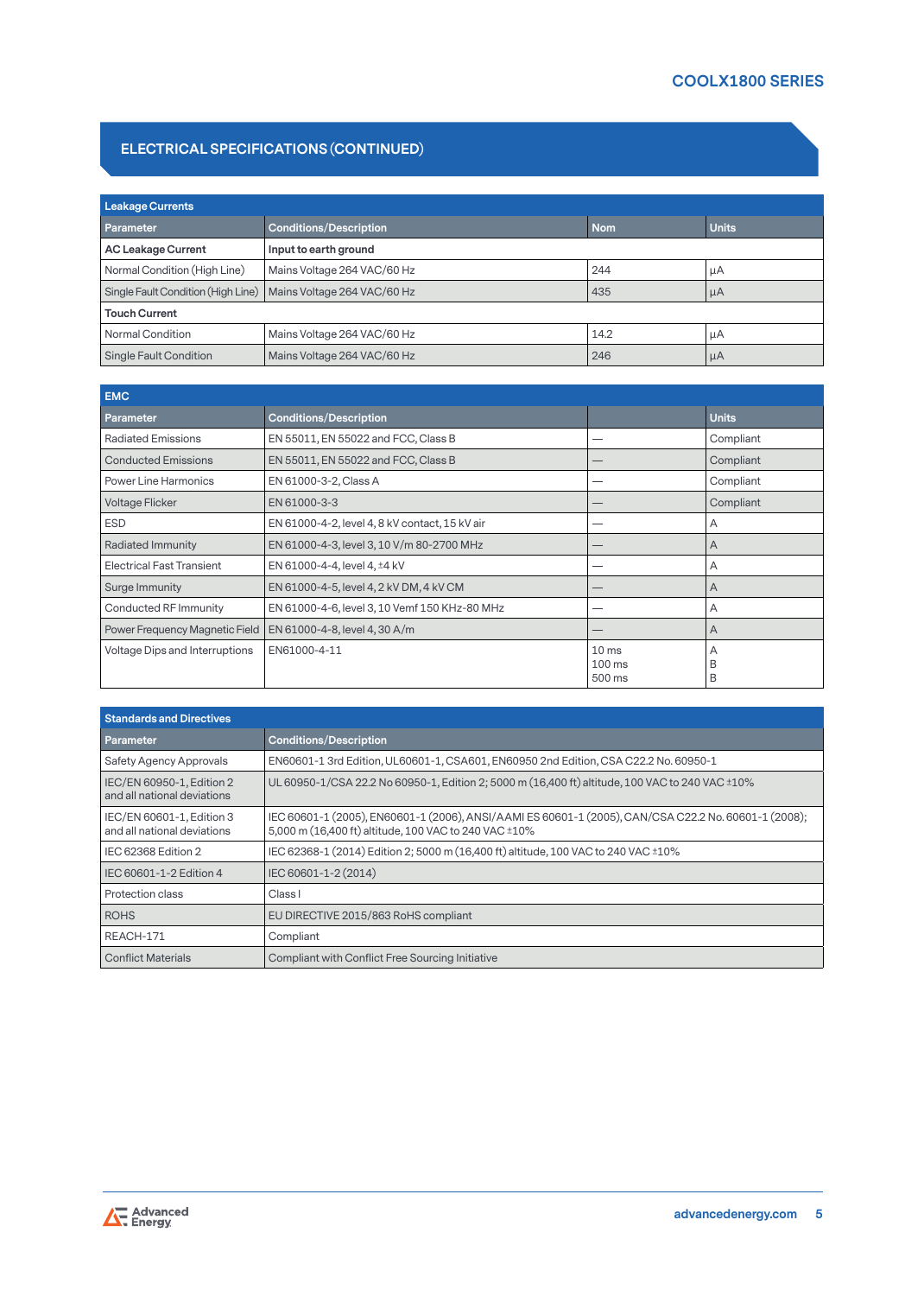# **MECHANICAL SPECIFICATIONS**

| <b>Mechanica Data</b>                               |                                        |                                                                                                                                                                      |
|-----------------------------------------------------|----------------------------------------|----------------------------------------------------------------------------------------------------------------------------------------------------------------------|
| <b>Parameter</b>                                    | <b>Description</b>                     |                                                                                                                                                                      |
| Dimensions $(L \times W \times H)$                  | $L \times W \times H$                  | 267 mm x 127 mm x 41 mm (10.5" x 5" x 1U)                                                                                                                            |
| Weight                                              | Nominal Weight: CoolPac + 6 x CoolMods | $1.6$ Kg                                                                                                                                                             |
| <b>Connectors</b>                                   | <b>Description</b>                     | Mating Connectors (if applicable)                                                                                                                                    |
| AC/DC IEC input (Option)                            | IEC 320 Inlet                          |                                                                                                                                                                      |
| Main DC output terminal block<br>(CmA-CmF, CmM-CmQ) | M4 Screws                              |                                                                                                                                                                      |
| Main DC output terminal block<br>(CmG, CmH)         | Camden - CTB9350/4A                    | -                                                                                                                                                                    |
| <b>Output Signal Connector</b><br>(CmG, CmH)        | Molex - 87833-0831                     | Camden - CTB9200/4A or Würth Elektronik - 691 352 710 004                                                                                                            |
| System Signal Connector J1007                       | Molex 87833-0831 8-way                 | Locking Molex 51110-0860; Non Locking Molex 51110-0850;<br>Crimp Terminal: Molex p/n 50394 or Molex 51110-0856 which<br>includes locking tab and polarization keying |
| <b>Output Signal Connectors</b><br>J1001-1006       | Molex 87833-0631 6-way                 | Locking Molex 51110-0660; Non Locking Molex 51110-0650;<br>Crimp Terminal: Molex p/n 50394 or Molex 51110-0656 which<br>includes locking tab and polarization keying |
| Output Signal Connector<br>(CmG, CmH)               | Molex 87833-0831 8-way                 | Locking Molex 51110-0860; Non Locking Molex 51110-0850<br>Crimp Terminal: Molex p/n 50394 or Molex 51110-0856 which<br>includes locking tab and polarization keying  |
| Output Sense Connectors J3                          | JST-S2BPH-K(LF)(SN)                    | JST PHR2. Crimp Terminal JST BPH-002TP.0.5S or SPH-002T-<br><b>P.05S</b>                                                                                             |
| Auxiliary Output Connector J1                       | Molex 1041880210 2pin                  |                                                                                                                                                                      |

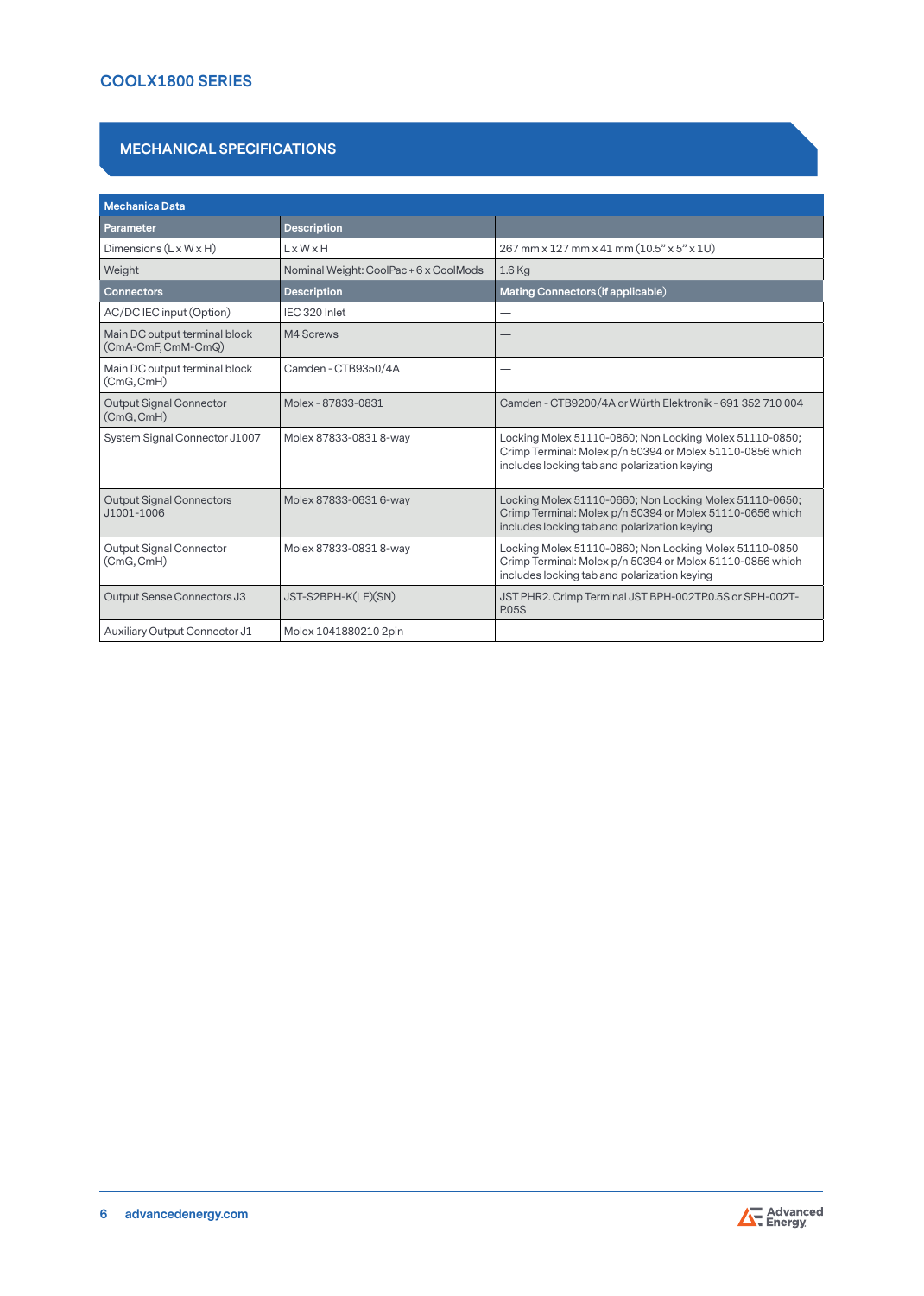# **MECHANICAL SPECIFICATIONS (CONTINUED)**

# **Mechanical Drawings**



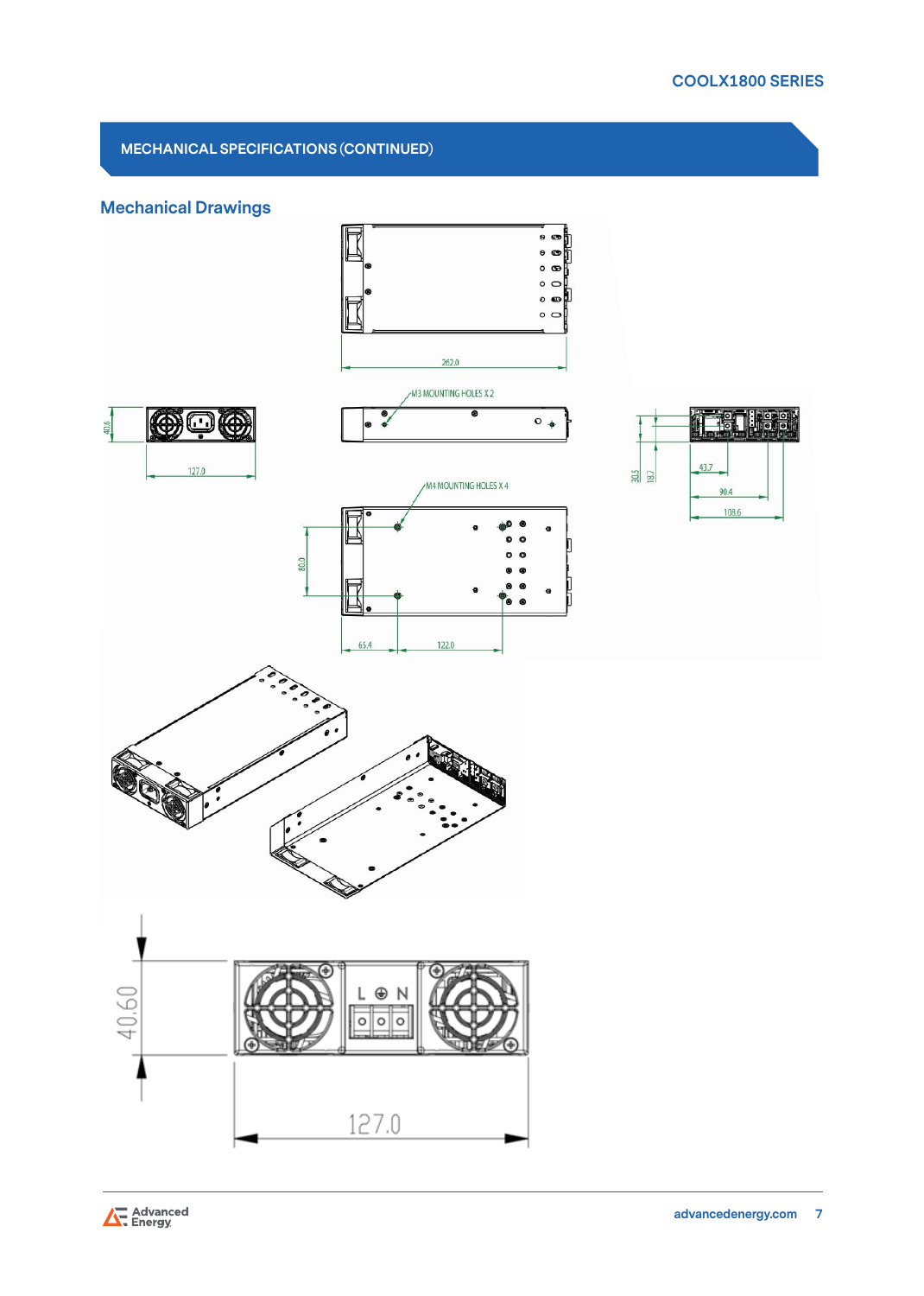## **INTERFACE**





**CX18 Input Voltage Typical Derating Curves**



**CX18 Temperature Derating Curve**



**Current & Power Overload Characteristics**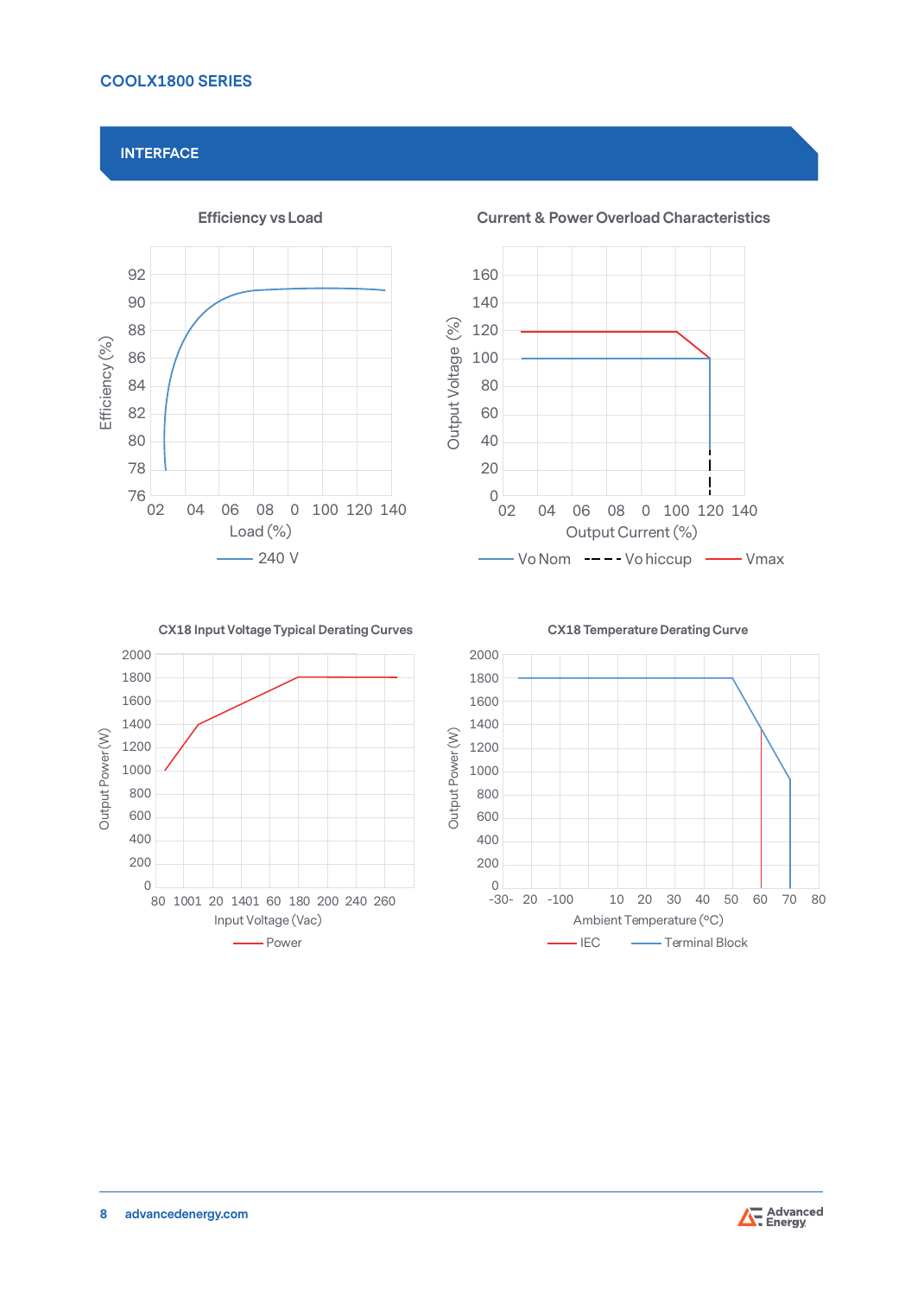# **INTERFACE (CONTINUED)**

# **Input Connectors**





# **CoolPac Connectors**







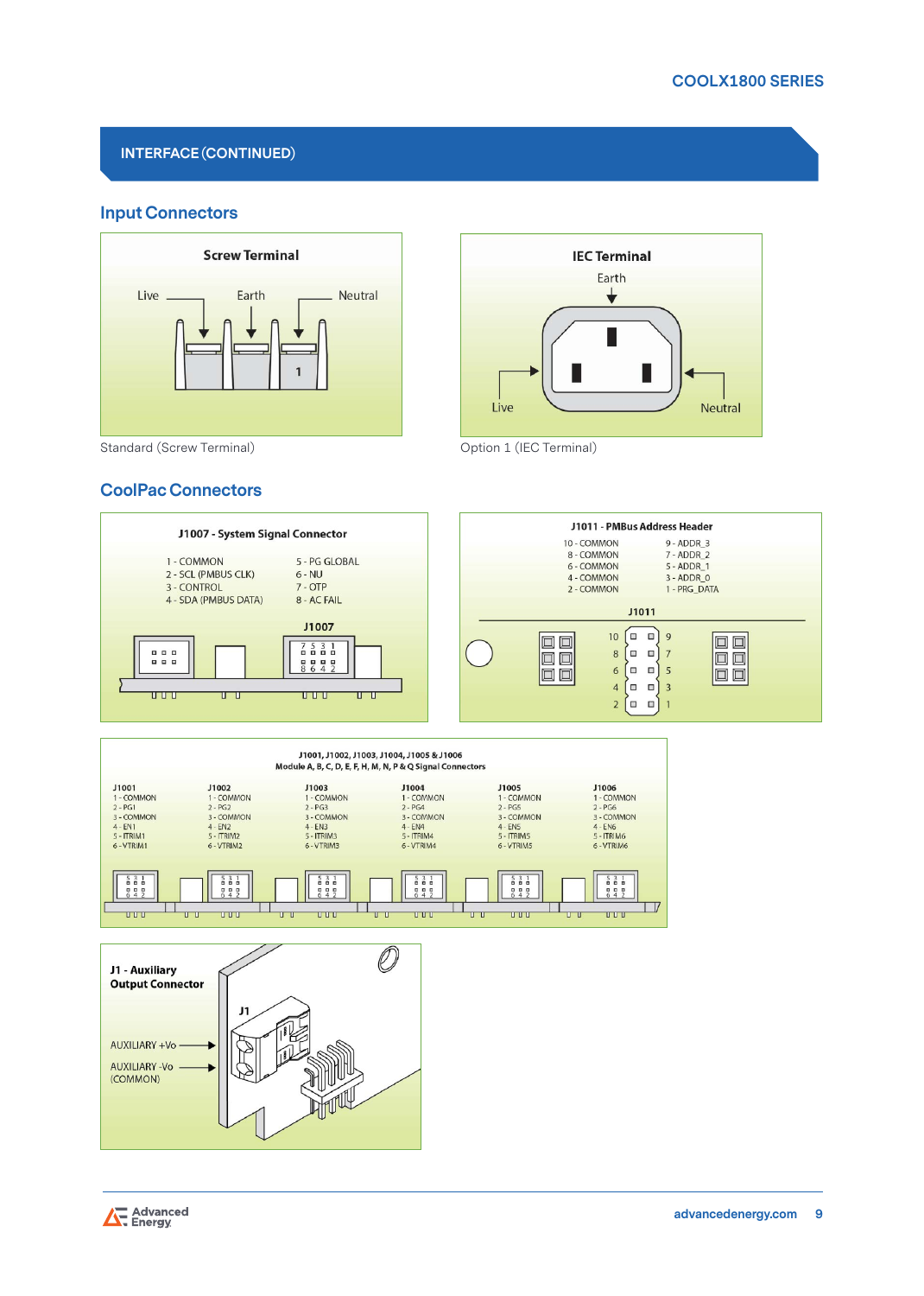# **INTERFACE (CONTINUED)**

# **CoolMod Connectors**





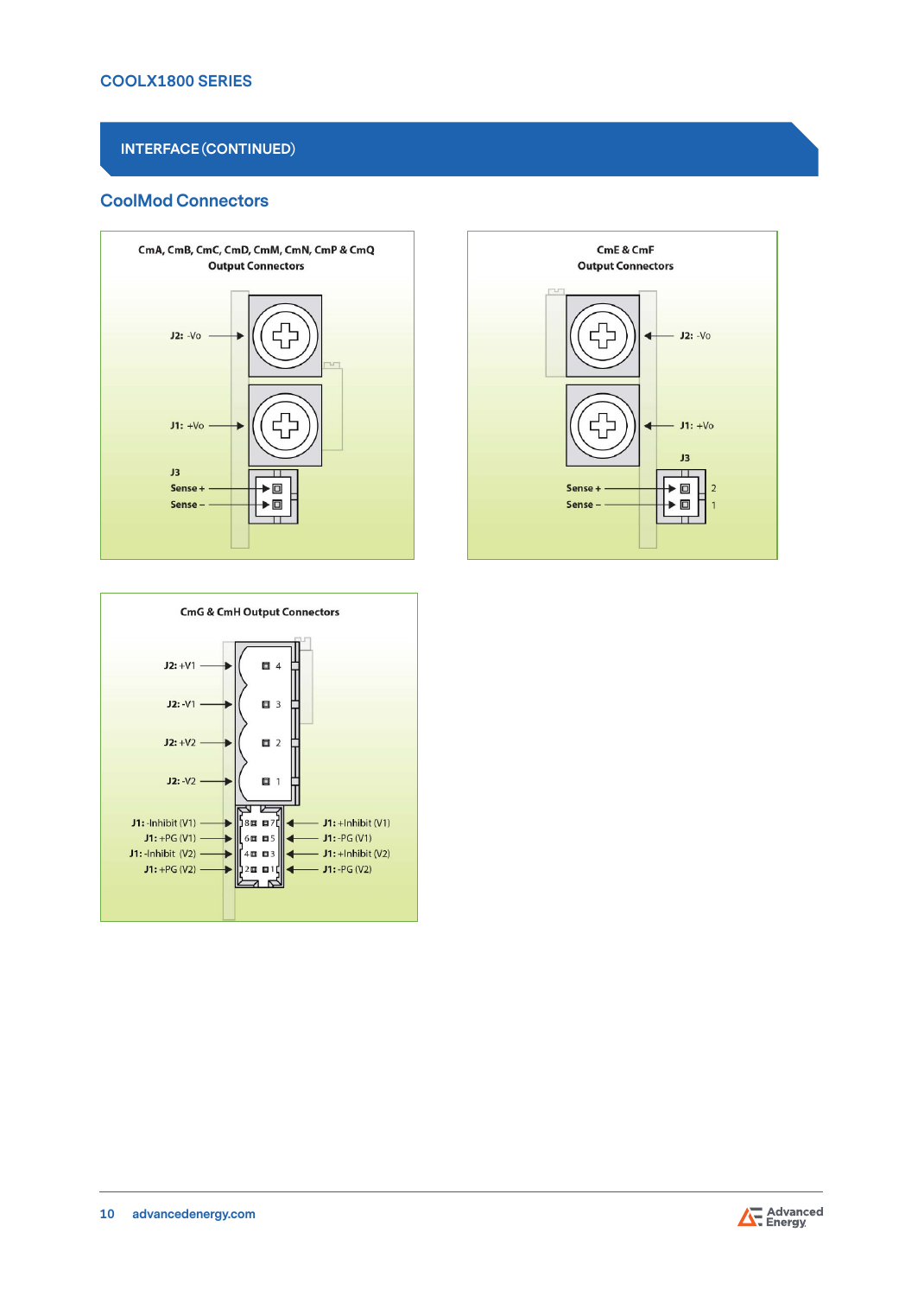

\*Contact Advanced Energy for conformal coating and ruggedized options.